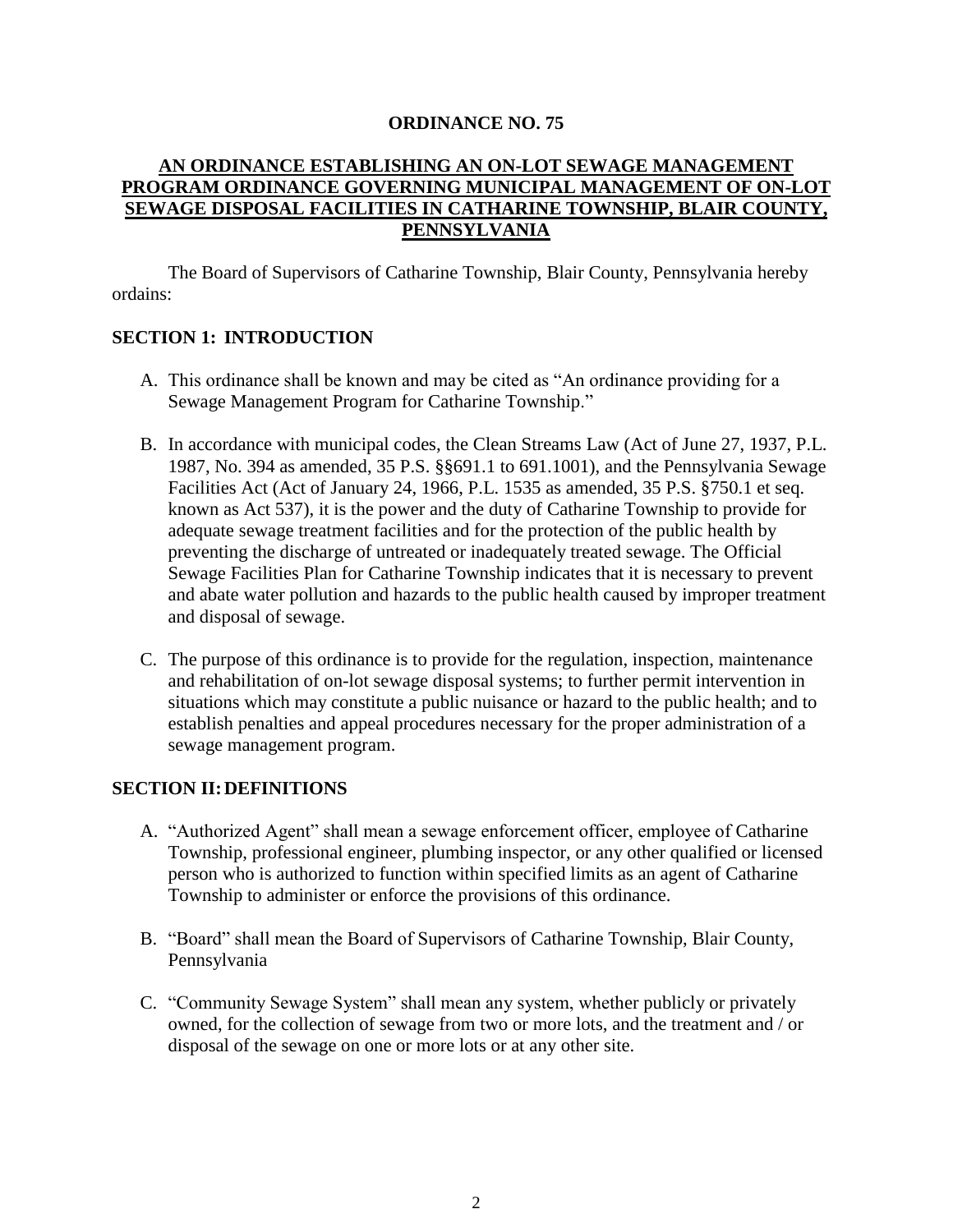- D. "Department" shall mean the Department of Environmental Protection of the Commonwealth of Pennsylvania (DEP).
- E. "Individual Sewage System" shall mean a system of piping, tanks or other facilities serving a single lot and collecting and disposing of sewage in whole or in part into the soil or into any waters of this Commonwealth.
- F. "Industrial Waste" shall mean any wastewater flows not deemed to be residential sewage waste by DEP Standards.
- G. "Malfunction" shall mean a condition which occurs when an on-lot sewage disposal system discharges sewage onto the surface of the ground, into ground waters of this Commonwealth, into surface waters of this Commonwealth, backs up into a building connected to the system or in any manner causes a nuisance or hazard to the public health or pollution of ground or surface water or contamination of public or private drinking water wells. Systems shall be considered to be malfunctioning if any condition noted above occurs for any length of time during any period of the year.
- H. "Official Sewage Facilities Plan" shall mean a comprehensive plan for the provision of adequate sewage disposal systems, adopted by the Board of Supervisors and approved by the Pennsylvania Department of Environmental Protection, pursuant to the Pennsylvania Sewage Facilities Act.
- I. "On-lot Sewage Disposal System" shall mean any system for disposal of domestic sewage involving pretreatment and subsequent disposal of the clarified sewage into a subsurface soil absorption area or retaining tank; this term includes both individual sewage systems and community sewage systems.
- J. "Person" shall mean any individual, association, public or private corporation for profit or not for profit, partnership, firm, trust, estate, department, board, bureau of agency of the Commonwealth, political subdivision, municipality, district, authority, or any other legal entity whatsoever which is recognized by law as the subject of rights and duties. Whenever used in any clause prescribing and imposing a penalty or imposing a fine or imprisonment, the term person shall include the members of an association, partnership or firm and the officers of any local agency or municipal, public or private corporation for profit or not for profit.
- K. "Rehabilitation" shall mean work done to modify, alter, repair, enlarge or replace an existing on-lot sewage disposal system.
- L. "Sewage" shall mean any substance that contains any of the waste products or excrement or other discharge from the bodies of human beings or animals and any noxious or deleterious substances being harmful or inimical to the public health, or to animal or aquatic life, or to the use of water for domestic water supply or for recreation or which constitutes pollution under the Act of June 22, 1937 (P.L. 1987, No. 394), known as the "The Clean Streams Law," as amended.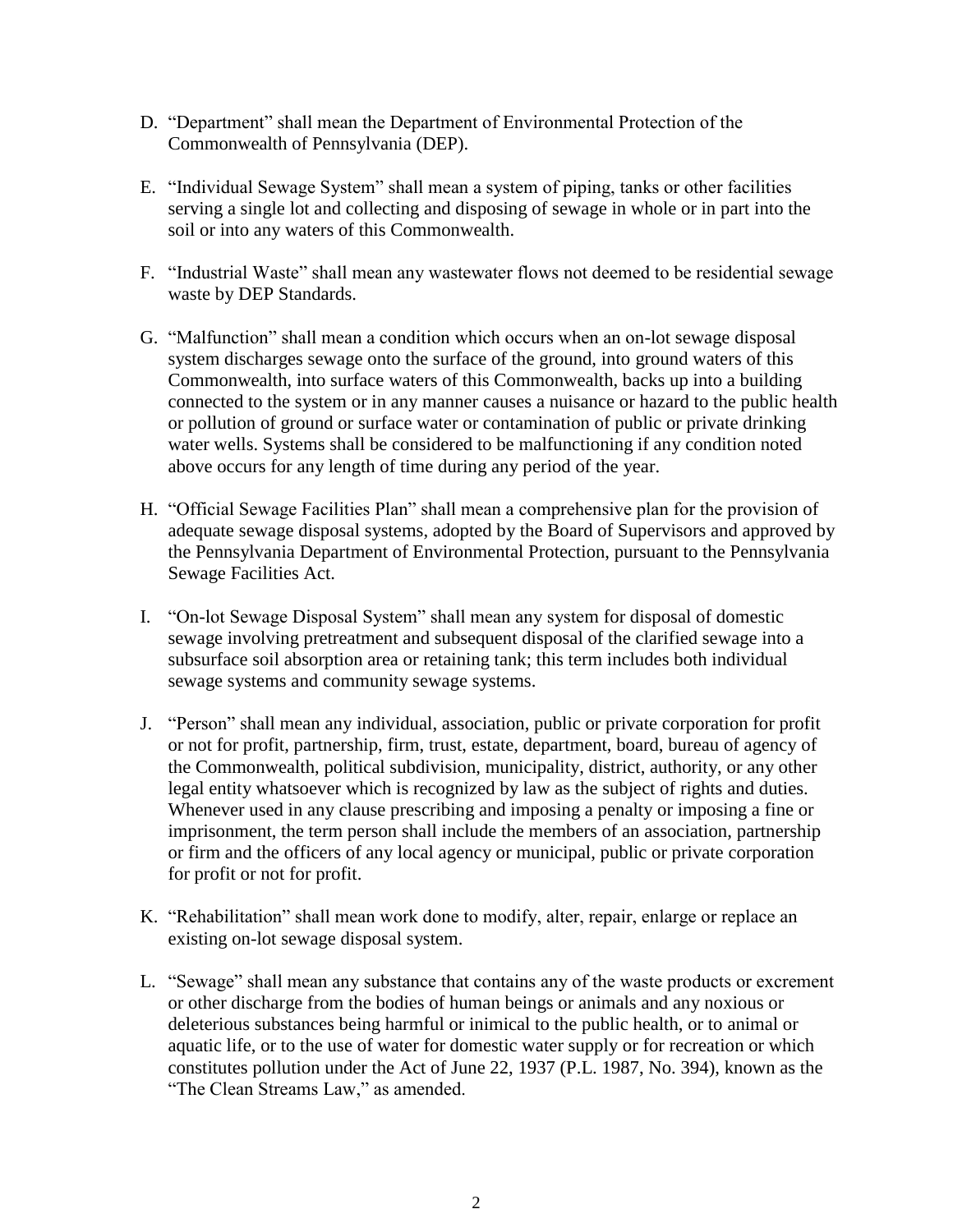- M. "Sewage Enforcement Office (SEO)" shall mean a person certified by DEP who is employed or engaged by the Township. Such person is authorized to conduct investigations and inspections, review permit applications, issue or deny permits and do all other activities as may be provided for such person in the Sewage Facilities Act, the rules and regulations promulgated there under and this or any other ordinance adopted by the Township.
- N. "Sewage Management District" shall mean any area or areas of the Township designated in the Official Sewage Facilities Plan adopted by the Board of Supervisors as an area for which a Sewage Management program is to be implemented.
- O. "Sewage Management Program" shall mean a comprehensive set of legal and administrative requirements encompassing the requirements of this ordinance, the Sewage Facilities Act, the Clean Streams Law, the regulations promulgated there under and such other requirements adopted by the Board of Supervisors to effectively enforce and administer this ordinance.
- P. "Subdivision" shall mean the division or redivision of a lot, tract or other parcel of land into two or more lots, tracts, parcels, or other divisions of land, including changes in existing lot lines. The enumerating of lots shall include as a lot that portion of the original tract or tracts remaining after other lots have been subdivided there from.
- Q. "Township" shall mean Catharine Township, Blair County, Pennsylvania.
- R. For the purposes of this ordinance, any term, which is not defined herein, shall have that meaning attributed to it under the Sewage Facilities Act and Regulations promulgated thereto.

## **SECTION III: APPLICABILITY**

A. From the effective date of this ordinance, its provisions shall apply in any portion of the Township identified in the Official Sewage Facilities Plan as a sewage management district or lot or area not served with public sewer facilities. Within such area or areas, the provisions of this ordinance shall apply to all persons owning any property serviced by an on-lot sewage disposal system and to all persons installing or rehabilitating on-lot sewage disposal systems.

## **SECTION IV: PERMIT REQUIREMENTS**

A. No person shall install, construct or request bid proposals for construction, or alter an individual sewage system, or community sewage system, or construct or request bid proposals for construction, or for the installation or for occupying of any building or structure for which an individual sewage system or community sewage system is to be installed, without first obtaining a permit from the sewage enforcement officer, which permit shall indicate that the site and the plans and specifications of such system are in compliance with the provisions of the "Clean Streams Law" (35 P.S. §§691.1 –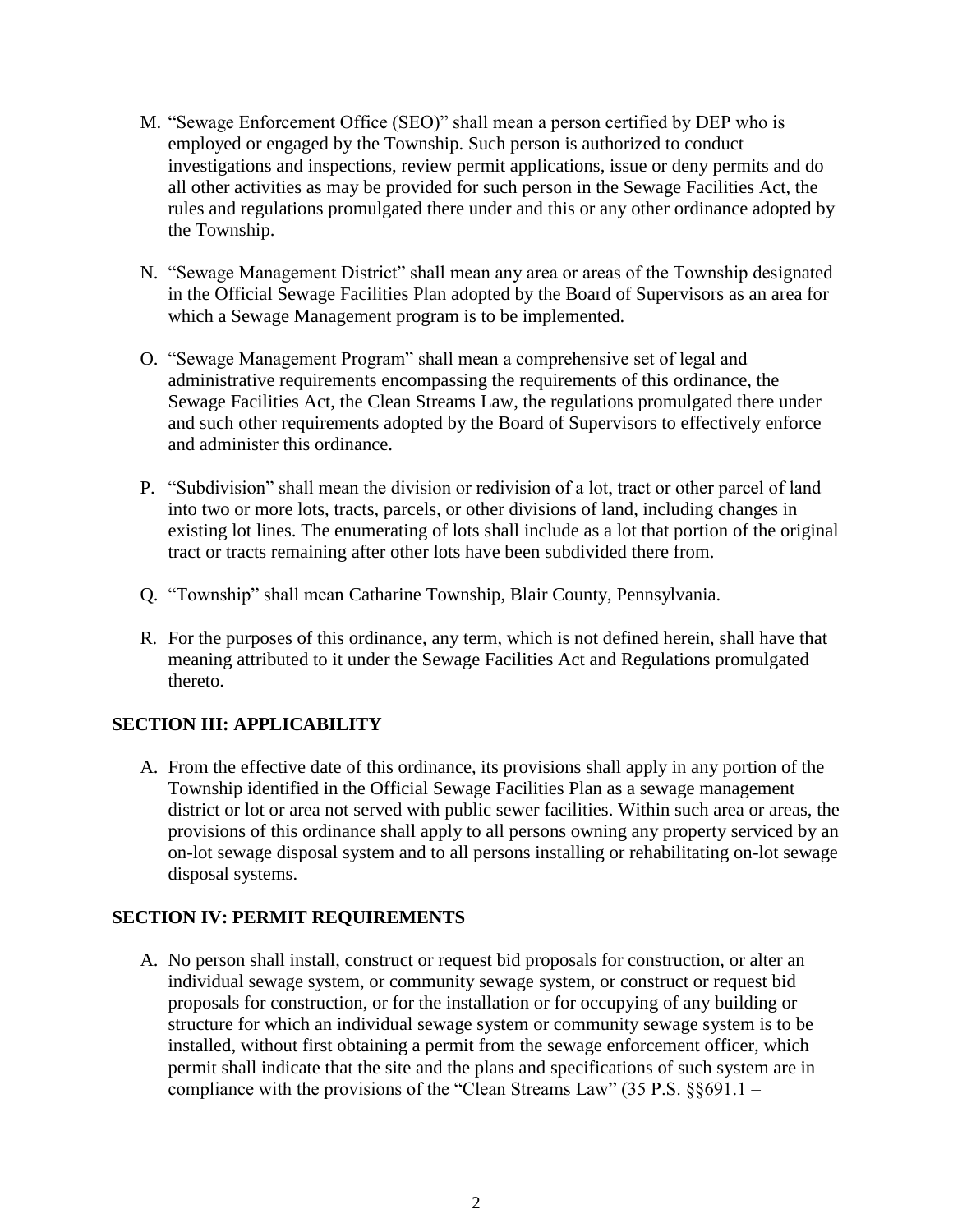691.1001) and the Pennsylvania Sewage Facilities Act (35 P.S. 750.1 et seq.) and the regulations adopted pursuant to those Acts.

- B. No system or structure designed to provide an individual or community sewage disposal shall be covered from view until approval to cover the same has been given by a sewage enforcement officer. If 72 hours have elapsed, excepting Sundays and Holidays, since the sewage enforcement office issuing the permit received notification of completion of construction, the applicant may cover said system or structure, unless permission has been specifically refused by the sewage enforcement officer.
- C. Applicants for sewage permits may be required to notify the sewage enforcement officer of the schedule for construction of the permitted on-lot sewage disposal system so that inspection(s) in addition to the final inspection required by the Sewage Facilities Act may be scheduled and performed by a sewage enforcement officer.
- D. No building or occupancy permit shall be issued for a new building, which will contain sewage generating facilities until a valid sewage permit has been obtained from a sewage enforcement officer.
- E. No building or occupancy permit shall be issued, and no work shall begin on any alteration or conversion of any existing structure, if said alteration or conversion will result in the increase or potential increase in sewage flows from the structure, until either the structure's owner receives a permit for alteration, or replacement of the existing sewage disposal system, or until the structure's owner and the appropriate officials of the Township receive written notification from a Sewage Enforcement Officer that such a permit will not be required. The sewage enforcement officer shall determine whether the proposed alteration or conversion of the structure will result in increased sewage flows.
- F. Sewage permits may be issued only by a sewage enforcement officer employed or engaged by the Township. DEP shall be notified as to the identity of each sewage enforcement officer employed or engaged by the Township.

## **SECTION V: INSPECTIONS**

- A. Any on-lot sewage disposal system may be inspected by an authorized agent at any reasonable time, as of the effective date of this ordinance.
- B. Such inspection may include a physical tour of the property, the taking of samples from surface water, wells, other groundwater sources, the sampling of the contents of the sewage disposal system itself and / or the introduction of a traceable substance into the interior plumbing of the structure, served to ascertain the path and ultimate destination of wastewater generated in the structure.
- C. An authorized agent shall have the right to enter upon land for the purposes of inspections described in this section.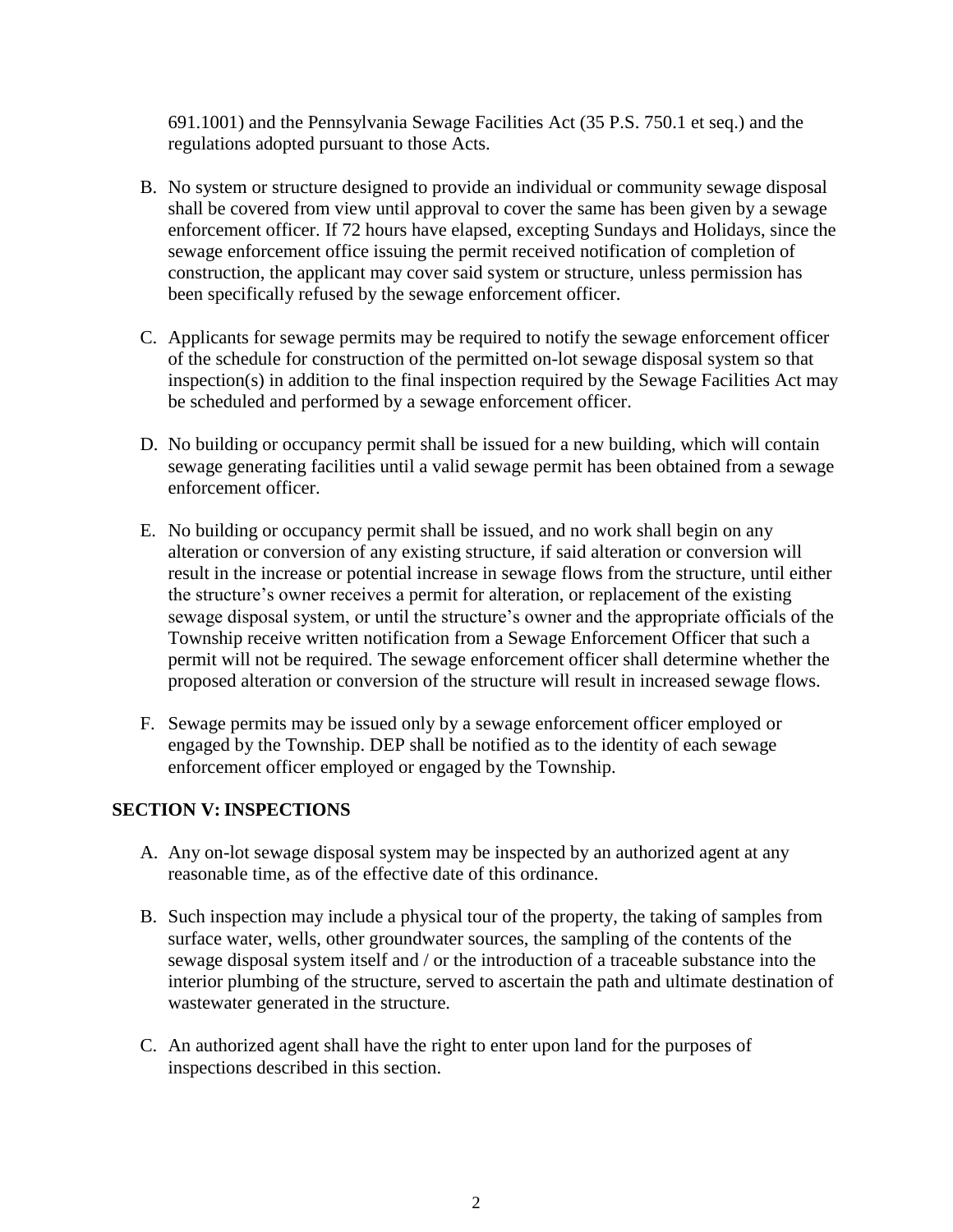- D. An initial inspection shall be conducted by an authorized agent within three (3) years of the effective date of this ordinance for the purpose of determining the type and functional status of each sewage disposal system in the sewage management district. A written report shall be furnished to the owner of each property inspected and a copy of said report shall be maintained in the Township records.
- E. A schedule of routine inspections may be established to assure the proper functioning of the sewage systems in the sewage management district.
- F. An authorized agent shall inspect systems known to be, or alleged to be, malfunctioning. Should said inspections reveal that the system is indeed malfunctioning, the authorized agent shall order action to be taken to correct the malfunction. If total correction cannot be done in accordance with the regulations of DEP including, but not limited to, those outlined in Chapter 73 of Title 25 of Pennsylvania Code; or, is not technically or financially feasible in the opinion of the authorized agent and a representative of DEP, then action by the property owner to mitigate the malfunction shall be required.
- G. If there arises a geographic area where numerous on-lot sewage disposal systems are malfunctioning, a resolution of these area wide problems may necessitate detailed planning and a revision to the portion of the Sewage Facilities Plan pertaining to areas affected by such malfunctions. If a DEP authorized Official Sewage Facilities Plan Revision has been undertaken, repair or replacement of individual malfunctioning sewage disposal systems within the area affected by the revision may be delayed, pending the outcome of the plan revision process. However, immediate corrective action will be compelled whenever a malfunction, as determined by Township Officials and / or the Department, represents a serious public health or environmental threat.

## **SECTION VI: OPERATION**

- A. Only normal domestic wastes shall be discharged into any on-lot sewage disposal system. The following shall not be discharged into the system.
	- 1. Industrial waste.
	- 2. Automobile oil and other non-domestic oil.
	- 3. Toxic or hazardous substances or chemicals, including but not limited to, pesticides, disinfectants (excluding household cleaners), acids, paints, paint thinners, herbicides, gasoline and other solvents.
	- 4. Clean surface or ground water, including water from roof or cellar drains, springs, basement sump pumps and french drains.

### **SECTION VII: MAINTENANCE**

A. Each person owning a building served by an on-lot sewage disposal system which contains a septic tank shall have the septic tank pumped by a qualified pumper / hauler within five (5) years of the effective date of this ordinance. Thereafter that person shall have the tank pumped at least once every five (5) years, or whenever an inspection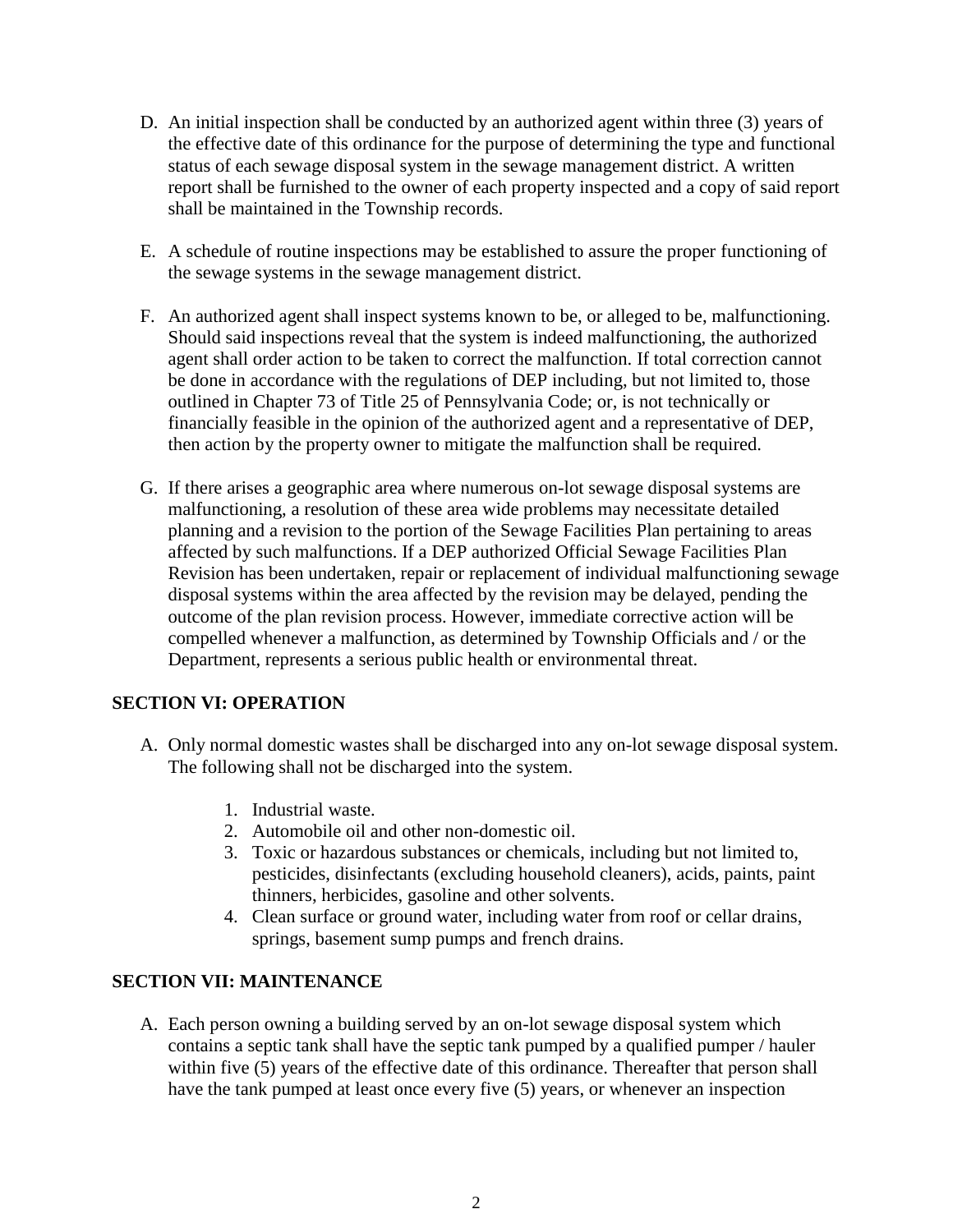reveals that the septic tank is filled with solids, or with scum in excess of 1/3 of the liquid depth of the tank. Receipts from the pumper / hauler shall be submitted to the Township, within the prescribed five (5) years and five (5) year pumping periods.

- B. The required pumping frequency may be increased at the discretion of an authorized agent if the septic tank is undersized, if solids buildup in the tank, is above average, if the hydraulic load on the system increases significantly above average, if a garbage grinder is used in the building, if the system malfunctions or for other good cause shown. If any person can prove to the satisfaction of the Township that said person's septic tank was in fact pumped within five (5) years of the five (5) year anniversary of the effective date of this ordinance, then said person's initial required pumping may be delayed to conform to the general five (5) year frequency requirement except where an inspection reveals a need for more frequent pumping frequencies.
- C. Any person owning a property served by a septic tank shall submit, with each required pumping receipt, a written statement, from the pumper / hauler or from any other qualified individual acceptable to the Township, that the baffles, and / or other components in the septic tank have been inspected and found to be in good working order. Any person whose septic tank baffles or other components are determined to require repair or replacement shall first contact a sewage enforcement officer for approval of the necessary repair.
- D. Any person owning a building served by an on-lot sewage disposal system, which contains other than a standard septic treatment tank shall follow the operation and maintenance recommendations of the equipment manufacturer. A copy of the manufacturer's recommendations and a copy of the service agreement shall be submitted to the Township within six (6) months of the effective date of this ordinance. Thereafter, service receipts shall be submitted to the Township at the intervals specified by the manufacturer's recommendations. In no case may the service or pumping intervals for non-standard septic treatment tanks exceed those required for normal septic tanks.
- E. Any person owning a building served by a cesspool or dry well in an area of numerous malfunctions or in an area where a repair is not technically feasible, shall have the system pumped according to the schedule prescribed for septic tanks in order to mitigate potential pollution. As an alternative to this scheduled pumping of the cesspool or dry well, and pending any scheduled replacement of the substandard system as identified in the Official Sewage Facilities Plan, the owner may apply for a sewage permit from a sewage enforcement officer for a septic tank to be installed preceding the cesspool or dry well. For this interim repair system consisting of a cesspool or dry well preceded by an approved septic tank, only the septic tank must be pumped at the prescribed intervals.
- F. Additional maintenance activity may be required as needed including, but not necessarily limited to, cleaning and unclogging of piping, servicing and the repair of mechanical equipment, leveling of distribution boxes, tanks and lines, removal of obstructing roots or trees, the diversion of surface water away from the disposal area, etc.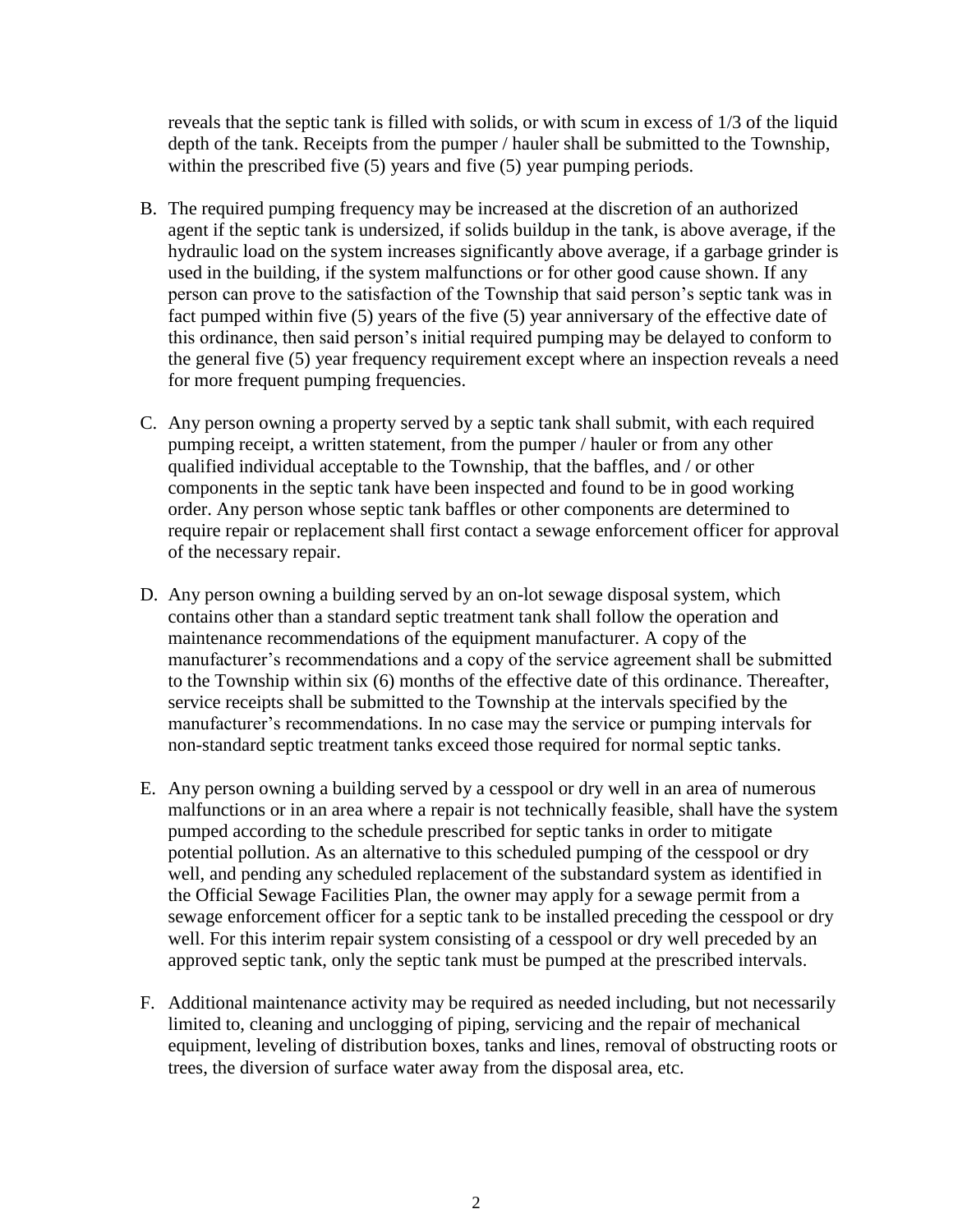### **SECTION VIII: SYSTEM REHABILITATION**

- A. No person shall operate or maintain an on-lot sewage disposal system in such a manner that it malfunctions. All liquid wastes, including the kitchen and laundry wastes and water softener backwash, shall be discharged to a treatment tank. No sewage system shall discharge untreated or partially treated sewage to the surface of the ground or into the waters of the Commonwealth, unless a permit for such discharge has been obtained by DEP.
- B. A written notice of violation shall be issued to any person who is the owner of any property, which is found to be a malfunctioning on-lot sewage disposal system, or which is discharging sewage without a permit.
- C. Within seven (7) days of notification by the Township that a malfunction has been identified, the property owner shall make application to the sewage enforcement officer for a permit to repair or replace the malfunctioning system. Within thirty (30) days of initial notification by the Township, construction of the permitted repair, or replacement shall commence. Within sixty (60) days of the original notification by the Township, the construction shall be completed unless seasonal or unique conditions mandate a longer period, in which case the Township shall set an extended completion date.
- D. A sewage enforcement officer shall have the authority to require the repair of any malfunction by the following methods: cleaning, repair or replacement of components of the existing system, adding capacity or otherwise altering or replacing the system's treatment tank, expanding the existing disposal areas, replacing the existing disposal area, replacing a gravity distribution system with a pressurized system, replacing the system with a holding tank, or any other alternative appropriate for the specific site.
- E. In lieu of, or in combination with, the remedies described in Subsection D above, a sewage enforcement officer may require the installation of water conservation equipment and the institution of water conservation practices in structures served. Water using devices and appliances in the structure may be required to be retrofitted with water saving appurtenances or they may be required to be replaced by water conserving devices.
- F. In the event that the rehabilitation measures in Subsections A through E are not feasible or effective, the owner may be required to apply for a permit to install an individual spray irrigation treatment system, or to DEP for a single residence treatment and discharge system. Upon receipt of said permit, the owner shall complete construction of the system within thirty (30) days.
- G. Should none of the remedies described in this Section be totally effective in eliminating the malfunction of an existing on-lot sewage disposal system, the property owner is not absolved of responsibility for that malfunction. The Township may require whatever action is necessary to lessen or mitigate the malfunction to the extent necessary.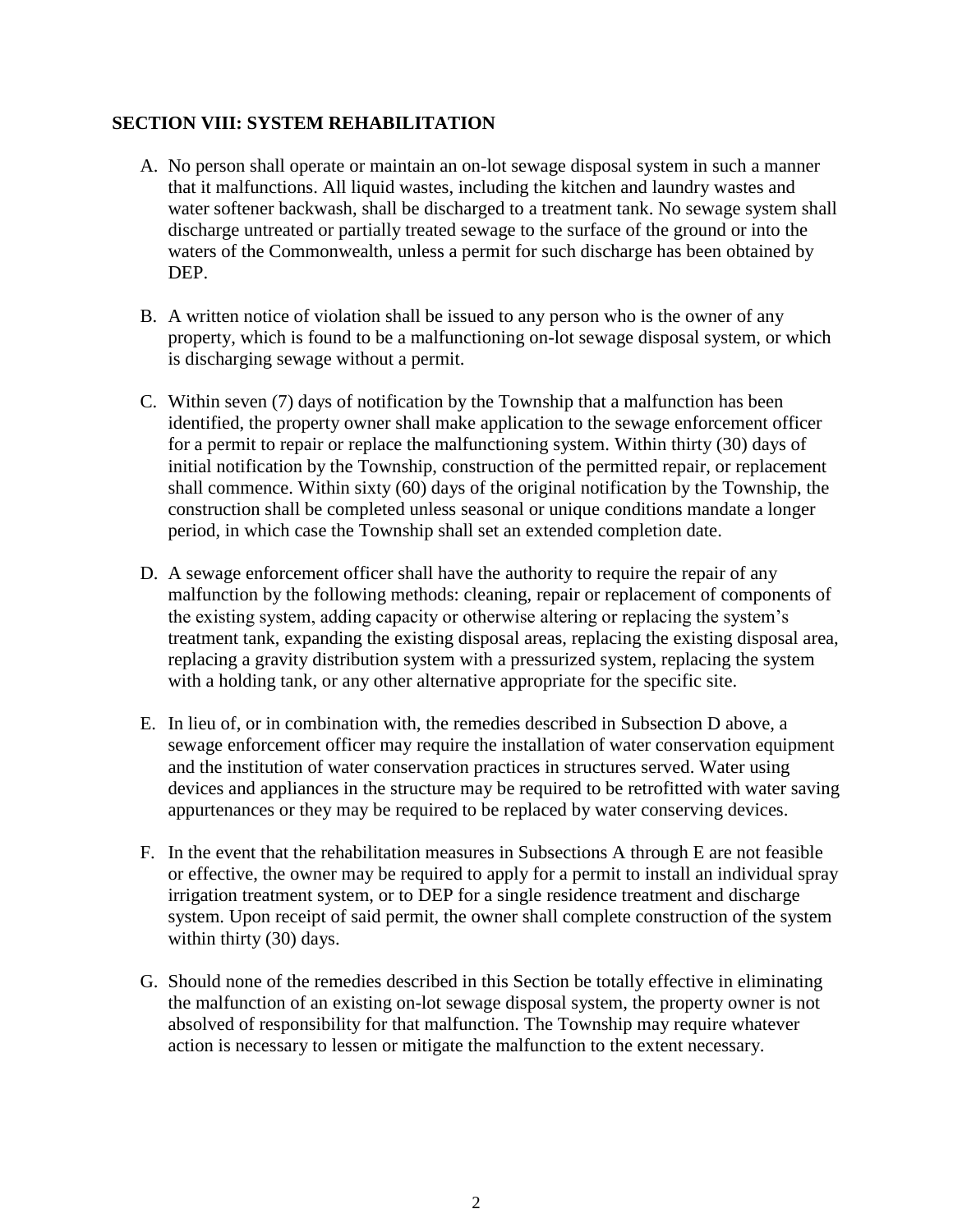### **SECTION IX: LIENS**

The Township, upon written notice from a sewage enforcement officer that an imminent health hazard exists due to failure of property owner to maintain, repair or replace an on-lot sewage disposal system as provided under the terms of this ordinance, shall have the authority to perform, or contract to have performed, the work required by the sewage enforcement officer. The owner shall be charged for the work performed and, if necessary, a lien shall be entered therefore in accordance with law.

## **SECTION X: DISPOSAL OF SEPTAGE**

- A. All septage originating within the sewage management district shall be disposed of in accordance with the requirements of the Solid Waste Management Act (Act 97 of 1980, 35 P.S. §§6018.101 et seq.) and all other applicable laws and at sites or facilities approved by DEP. Approved sites or facilities shall include the following: septage treatment facilities, wastewater treatment plants, composting sites, and approved farmlands.
- B. Pumper / haulers of septage operating within the sewage management district shall operate in a manner consistent with the provisions of the Pennsylvania Solid Waste Management Act (Act 97 of 1980, 35 P.S. §§6018.101 – 6018.1003) and all other applicable laws.

## **SECTION XI: ADMINISTRATION**

- A. The Township shall fully utilize those powers it possesses through enabling statutes and ordinances to affect the purposes of this ordinance.
- B. The Township shall employ qualified individuals to carry out the provisions of this ordinance. Those employees shall include a sewage enforcement officer and may include an administrator and such other persons as may be necessary. The Township may also contract with private qualified persons or firms as necessary to carry out the provisions of this ordinance.
- C. All permits, records, reports, files and other written materials relating to the installation, operation and maintenance and malfunction of on-lot sewage disposal systems in the sewage management district shall become the property of and be maintained by the Township. Existing and future records shall be available for public inspection during regular business hours at the official office of the Township. All records pertaining to sewage permits, building permits, occupancy permits and all other aspects of the sewage management program shall be made available, upon request, for inspection by representatives of the Pennsylvania Department of Environmental Protection.
- D. The Board of Supervisors shall establish all administrative procedures necessary to properly carry out the provisions of this ordinance.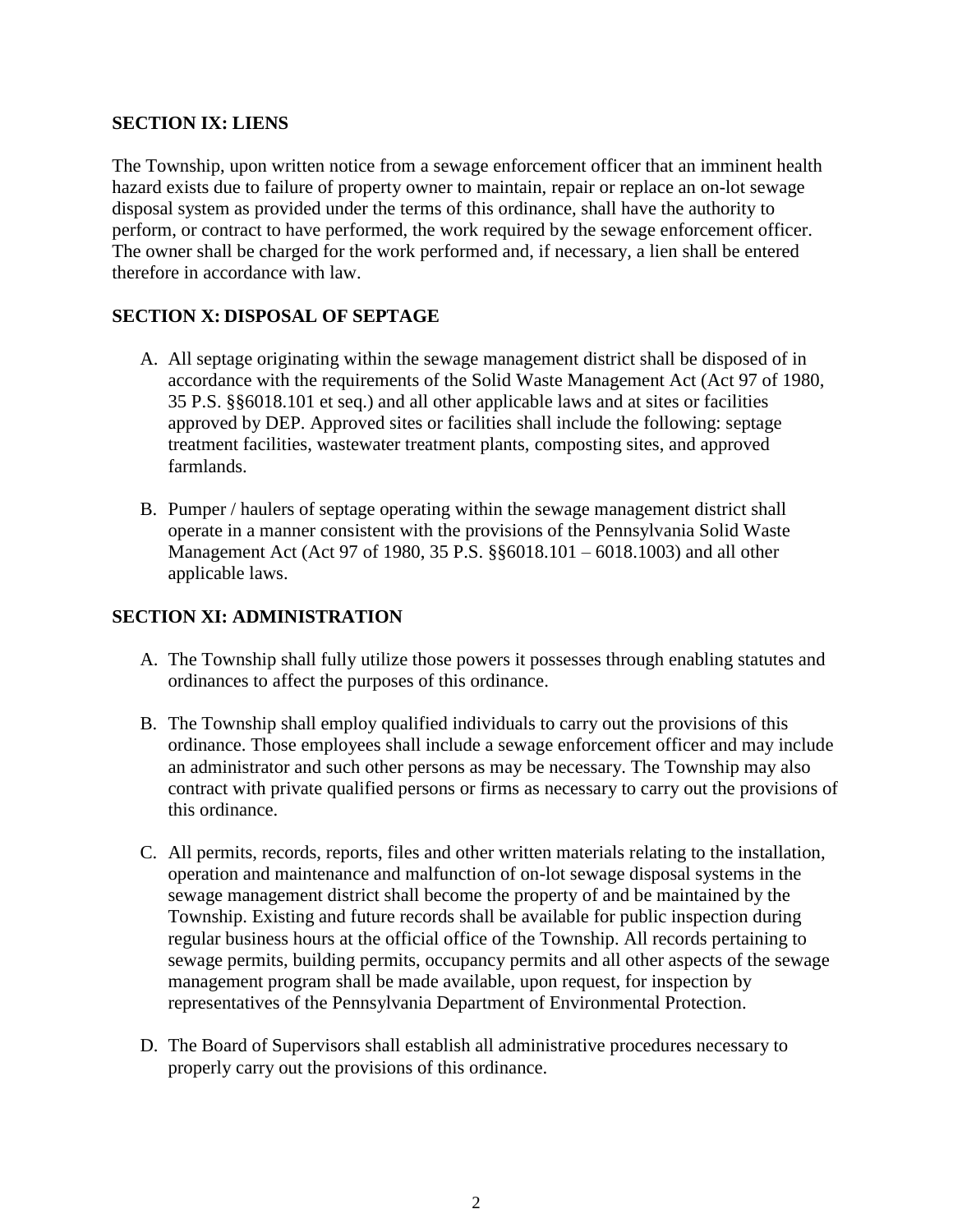E. The Board of Supervisors may establish a fee schedule, and authorize the collection of fees, to cover the cost of the Township administering this program.

## **SECTION XII: APPEALS**

- A. Appeals from final decisions of the Township, or any of its authorized agents under this ordinance shall be made to the Board of Supervisors in writing within thirty (30) days from the date written notification of the decision in question.
- B. The appellant shall be entitled to a hearing before the Board of Supervisors at its next regularly scheduled meeting, if a written appeal is received at least fourteen (14) days prior to that meeting. If the appeal is received within fourteen (14) days of the next regularly scheduled meeting, the appeal shall be heard at the next regularly scheduled meeting. The municipality shall thereafter affirm, modify, or reverse the aforesaid decision. The hearing may be postponed for a good cause shown by the appellant or the Township. Additional evidence may be introduced at the hearing, provided that it is submitted with the written notice of appeal.
- C. A decision shall be rendered in writing within thirty (30) days of the date of the hearing.

# **SECTION XIII: PENALTIES**

Any person failing to comply with any provision of this ordinance shall be subject to a fine of not less than Three Hundred Dollars (\$300) and costs, and not more than One Thousand Dollars (\$1,000) and costs, or in default thereof shall be confined in the county jail for a period of not more than thirty (30) days. Each day of noncompliance shall constitute a separate offense.

## **SECTION XIV: REPEALER**

All ordinances or parts of ordinances inconsistent with the provisions of this ordinance are hereby repealed to the extent of such inconsistency.

## **SECTION XV: SEVERABILTIY**

If any section or clause of this ordinance shall be adjudged invalid, such adjudication shall not affect the validity of the remaining provisions, which shall be deemed severable therefrom.

**DULY ADOPTED AND ORDAINED** by the Board of Supervisors of Catharine Township, Blair County, Pennsylvania, this \_21\_ day of \_November\_\_\_, 2019.

### **CATHARINE TOWNSHIP BOARD OF SUPERVISORS:**

\_\_\_\_\_\_\_\_\_\_\_\_\_\_\_\_\_\_\_\_\_\_\_\_\_\_\_\_\_\_\_\_\_

Chair